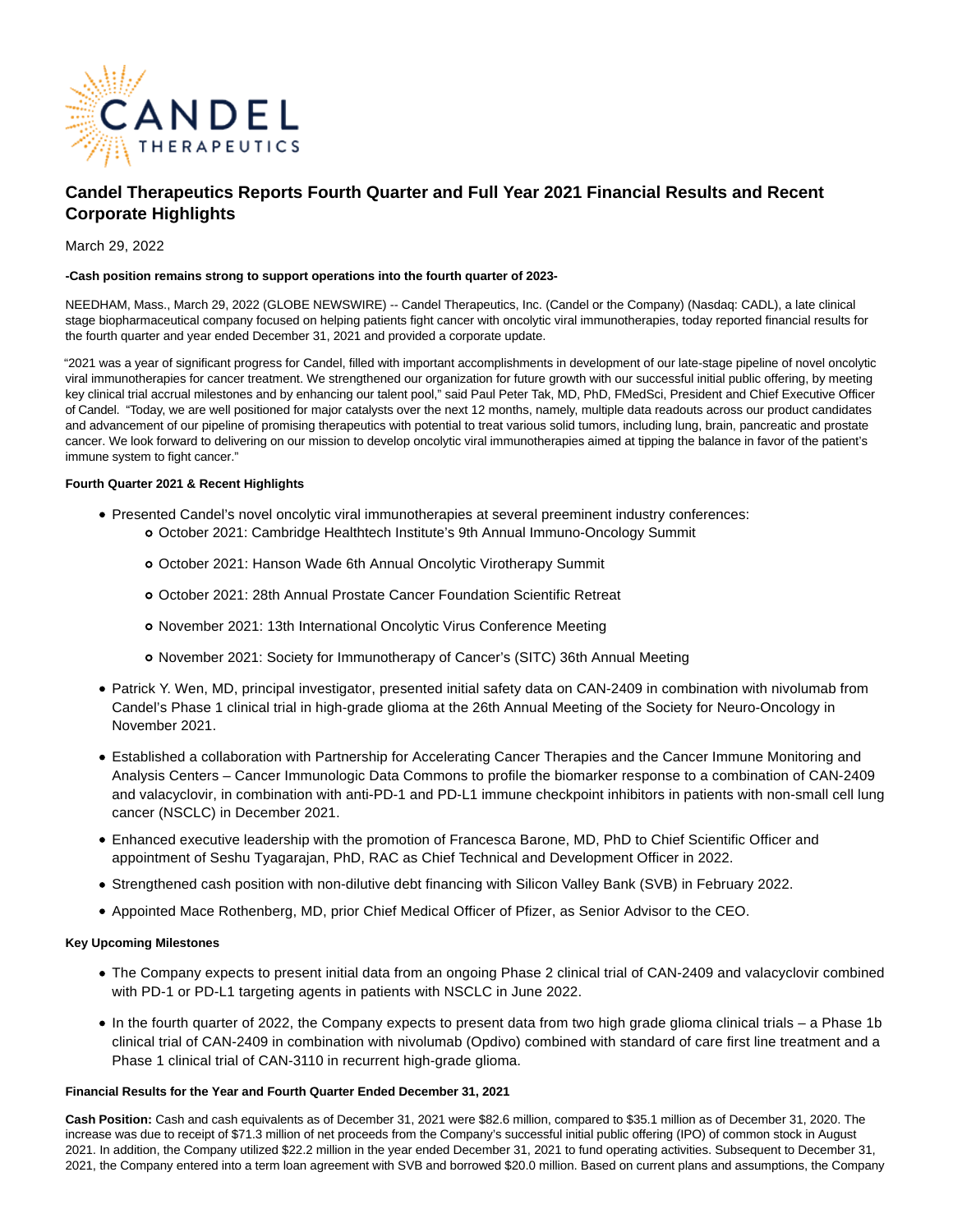expects that its existing cash and cash equivalents, including the \$20 million in term loan proceeds, will be sufficient to fund its operations into the fourth quarter of 2023.

**Research & Development Expenses:** Research and development expenses were \$3.9 million and \$15.2 million for the three- and twelve-month periods ended December 31, 2021, respectively, as compared to \$3.5 million and \$8.8 million for the comparable periods of 2020. The increases were primarily due to increased personnel-related costs, including stock-based compensation, for additional headcount to support the ongoing clinical trials for Candel's product candidates as well as increased clinical development costs related to our clinical trial sites and the cost of treatment and follow-up on patients. Excluding stock-based compensation expense of (\$810,000) and \$1.2 million for the three- and twelve-month periods ended December 31, 2021, respectively, research and development expenses for the three- and twelve-month periods ended December 31, 2021, were \$4.7 million and \$14.0 million, respectively.

**General and Administrative Expenses:** General and administrative expenses were \$3.9 million and \$10.7 million for the three- and twelve-month periods ended December 31, 2021, respectively, as compared to \$2.6 million and \$5.2 million for the comparable periods of 2020. The increases were primarily due to increased personnel-related costs, including stock-based compensation, for additional headcount required to support the growth of the Company and the transition to a public company, an increase in professional fees associated with Candel's preparation for the IPO completed in August 2021 and costs associated with operating as a public company. Excluding stock-based compensation expense of \$364,000 and \$1.7 million for the three- and twelve-month periods ended December 31, 2021, respectively, general and administrative expenses for the three- and twelve-month periods ended December 31, 2021, were \$3.5 million and \$9.0 million, respectively.

**Total Operating Expenses:** Total operating expenses were \$7.8 million and \$25.9 million for the three- and twelve-month periods ended December 31, 2021, respectively, as compared to \$6.2 million and \$13.9 million for the comparable periods of 2020. The increases were primarily due to increased personnel-related costs, including stock-based compensation, for additional headcount required to support the growth of the Company and the transition to a public company, an increase in professional fees associated with Candel's preparation for the IPO completed in August 2021, an increase in costs associated with operating as a public company and increased clinical development costs. Excluding stock-based compensation expense of (\$446,000) and \$2.9 million for the three- and twelve-month periods ended December 31, 2021, respectively, total operating expenses for the three- and twelve-month periods ended December 31, 2021, were \$8.2 million and \$23.0 million, respectively.

**Net Loss:** Net (income) loss was (\$1.6 million) and \$36.1 million for the three- and twelve-month periods ended December 31, 2021, respectively, as compared to a net loss of \$10.5 million and \$17.7 million for the comparable periods of 2020. The net (income) loss for the three- and twelve-month periods ended December 31, 2021, includes a noncash credit and charge of (\$9.2 million) and \$11.4 million, respectively, for the change in the fair value of the Company's warrant liability and stock-based compensation expense of (\$446,000) and \$3.0 million, respectively. Excluding the noncash charges for the change in the warrant liability and the stock-based compensation, the net loss for the three- and twelve-month periods ended December 31, 2021, was \$8.0 million and \$21.7 million, respectively.

#### **Candel Therapeutics, Inc.**

#### **Consolidated Statements of Operations**

## (in thousands, except share and per share amounts) (QTD amounts are unaudited)

|                                                                             | THREE MONTHS ENDED DECEMBER | 31, |           |    |           | <b>TWELVE MONTHS ENDED DECEMBER</b><br>30, |           |
|-----------------------------------------------------------------------------|-----------------------------|-----|-----------|----|-----------|--------------------------------------------|-----------|
|                                                                             | 2021                        |     | 2020      |    | 2021      |                                            | 2020      |
| Research and development service revenue, related                           |                             |     |           |    |           |                                            |           |
| party                                                                       | 31                          | \$  | 31        | \$ | 125       | \$.                                        | 125       |
| <b>Operating expenses:</b>                                                  |                             |     |           |    |           |                                            |           |
| Research and development                                                    | 3,854                       |     | 3,534     |    | 15,178    |                                            | 8,754     |
| General and administrative                                                  | 3,917                       |     | 2,622     |    | 10,673    |                                            | 5,181     |
| <b>Total operating expenses</b>                                             | 7,771                       |     | 6,156     |    | 25,851    |                                            | 13,935    |
| Loss from operations                                                        | (7, 740)                    |     | (6, 125)  |    | (25, 726) |                                            | (13, 810) |
| Other income (expense):                                                     |                             |     |           |    |           |                                            |           |
| Grant income                                                                | 149                         |     | 151       |    | 1,076     |                                            | 624       |
| Interest, dividend and investment income (expense), net                     | (11)                        |     | 49        |    | (53)      |                                            | 111       |
| Change in fair value of warrant liability                                   | 9,198                       |     | (4, 553)  |    | (11, 421) |                                            | (4,605)   |
| Total other income (expense), net                                           | 9,336                       |     | (4,353)   |    | (10, 398) |                                            | (3,870)   |
| Net Income (loss)                                                           | 1,596                       |     | (10, 478) | \$ | (36, 124) |                                            | (17,680)  |
| Other comprehensive (loss) gain:                                            |                             |     |           |    |           |                                            |           |
| Unrealized (loss) gain on available-for-sale securities                     |                             |     | (50)      |    |           |                                            | 19        |
| Comprehensive income (loss)                                                 | 1,596                       |     | (10,528)  | S  | (36, 124) |                                            | (17,661)  |
| Net income (loss) per share attributable to common<br>stockholders, basic   | 0.06                        |     | (0.90)    |    | (1.91)    |                                            | (1.52)    |
| Net income (loss) per share attributable to common<br>stockholders, diluted | 0.05                        |     | (0.90)    | \$ | (1.91)    |                                            | (1.52)    |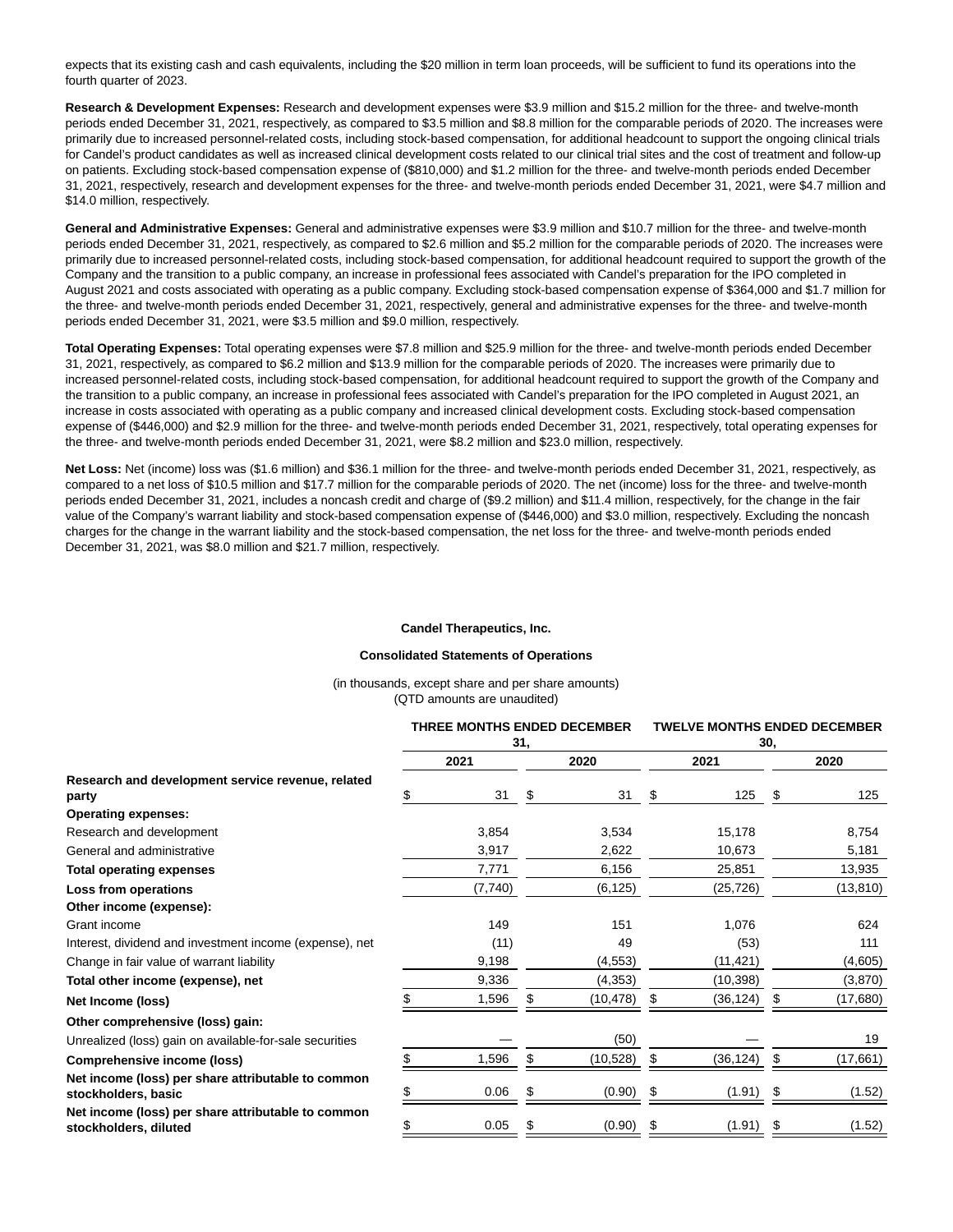**Weighted-average shares used in computing net income (loss) per share attributable to common stockholders, basic** 28,689,842 11,615,948 18,873,048 11,615,208

**Weighted-average shares used in computing net income (loss) per share attributable to common stockholders, diluted** 34,642,325 11,615,948 18,873,048 18,873,048 11,615,208

#### **Candel Therapeutics, Inc.**

## **Consolidated Balance Sheet Data**

(in thousands)

|                                     | <b>DECEMBER 31.</b><br>2021 |           | <b>DECEMBER 31.</b><br>2020 |           |
|-------------------------------------|-----------------------------|-----------|-----------------------------|-----------|
| Cash and cash equivalents           | \$                          | 82,642    |                             | 35,053    |
| Working capital (1)                 |                             | 79,583    |                             | 30,433    |
| Total assets                        |                             | 89.205    |                             | 38,282    |
| Warrant liability                   |                             | 18,252    |                             | 6,831     |
| Total other liabilities             |                             | 6.816     |                             | 5,953     |
| Accumulated deficit                 |                             | (80, 295) |                             | (44, 171) |
| Total stockholders equity (deficit) | \$                          | 64,137    |                             | (23, 562) |

(1) Working capital is calculated as current assets less current liabilities.

#### **About Candel Therapeutics**

Candel is a late clinical stage biopharmaceutical company focused on helping patients fight cancer with oncolytic viral immunotherapies. Candel's engineered viruses are designed to induce immunogenic cell death through direct viral-mediated cytotoxicity in cancer cells, thus releasing tumor neo-antigens and creating a pro-inflammatory microenvironment at the site of injection. Candel has established two oncolytic viral immunotherapy platforms based on novel, genetically modified adenovirus and herpes simplex virus (HSV) constructs, respectively. CAN-2409 is the lead product candidate from the adenovirus platform, and CAN-3110 is the lead product candidate from the HSV platform. New discovery programs are based on the enLIGHTEN™ HSV platform.

For more information about Candel, visi[t www.candeltx.com.](https://www.globenewswire.com/Tracker?data=V1Xud8xAKj4jykpGMm_obmGHYZajrrRiDKKEqINM28_4tp8pvO5y_Csp3GtzR1-l3FH51tiWRbZWnSQKMRkMOw==)

#### **Forward-Looking Statements**

This press release includes certain disclosures that contain "forward-looking statements," within the meaning of the Private Securities Litigation Reform Act of 1995, as amended, including, without limitation, express or implied statements regarding the timing and advancement of development programs, including key data readout milestones and indications; expectations regarding the therapeutic benefit of its programs; and expectations regarding cash runway and expenditures. The words "may," "will," "could," "would," "should," "expect," "plan," "anticipate," "intend," "believe," "estimate," "predict," "project," "potential," "continue," "target" and similar expressions are intended to identify forward-looking statements, although not all forward-looking statements contain these identifying words. Any forward-looking statements in this press release are based on management's current expectations and beliefs and are subject to a number of risks, uncertainties and important factors that may cause actual events or results to differ materially from those expressed or implied by any forward-looking statements contained in this press release, including, without limitation, those risks and uncertainties related to the timing and advancement of development programs; expectations regarding the therapeutic benefit of the Company's programs; the Company's ability to efficiently discover and develop product candidates; the Company's ability to obtain and maintain regulatory approval of product candidates; the Company's ability to maintain its intellectual property; the implementation of the Company's business model, and strategic plans for the Company's business and product candidates, and other risks identified in the Company's SEC filings, including the Company's Annual Report on Form 10-K filed on March 29, 2022, and subsequent filings with the SEC. The Company cautions you not to place undue reliance on any forward-looking statements, which speak only as of the date they are made. The Company disclaims any obligation to publicly update or revise any such statements to reflect any change in expectations or in events, conditions or circumstances on which any such statements may be based, or that may affect the likelihood that actual results will differ from those set forth in the forward-looking statements. Any forward-looking statements contained in this press release represent the Company's views only as of the date hereof and should not be relied upon as representing its views as of any subsequent date.

#### **Media Contact**

Heidi Chokeir, PhD Managing Director Canale Communications [heidi.chokeir@canalecomm.com](https://www.globenewswire.com/Tracker?data=HvDq1lGPttioY4MHdvwSSBMe6eV5BjNsUpZCxWrVLldTA9fa5A5zPr3rzXlrf_zuIf_6syHZwRDmlg8DB06zZ2ninMTju2ufU9BXnz1_z4JpMz61dUNBCXNjBeZKtBp4) 619-203-5391

**Investor Contact**